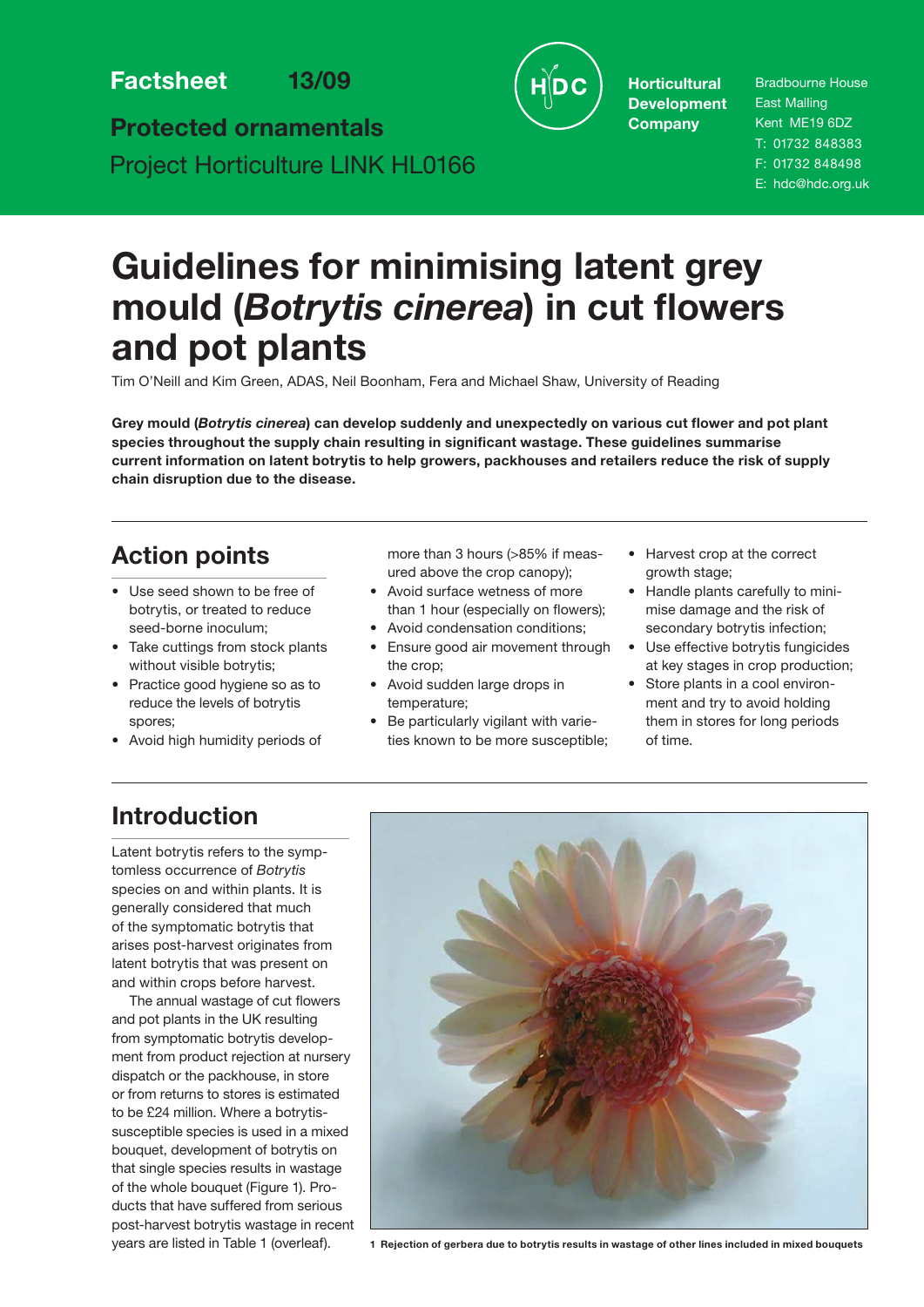**Table 1 Products that have suffered from serious post-harvest botrytis wastage in recent years**

| <b>Pot Plants</b>   | <b>Cut flowers</b> |
|---------------------|--------------------|
| Cyclamen (Figure 2) | Freesia (Figure 3) |
| Fuchsia             | Gerbera            |
| Geranium            | Germini            |
| Poinsettia          | Lily*              |
| Primula             | Lisianthus         |
|                     | Peony*             |
|                     | Rose               |
|                     | Tulip*             |
|                     |                    |

\*caused by a *Botrytis* species other than *B. cinerea.*



**2 Development of botrytis on cyclamen frequently leads to post- 3 Infection by** *B. cinerea* **causes spotting on freesia harvest wastage**

### **Research project**

A four-year Horticulture LINK project (HL0166) was undertaken with the aim of reducing post-production losses from *B. cinerea* through a greater understanding of latency and by identifying key decision points in the supply chain that influence disease development. A summary of the findings on latent botrytis and practical guidelines resulting from the project are given below. The aim is to assist industry to assess potential risks and to adopt appropriate control measures where these may be necessary.

#### **Summary of findings**

There is a risk of botrytis infection arising throughout the

supply chain, originating with seed, cuttings and/or from air-borne spores, depending on the particular flower or pot plant species;

- A new molecular diagnostic test (TaqMan PCR) for latent *B. cinerea* is available as a tool for research use and possibly in future as a chargeable test for growers. The test is rapid, sensitive, specific and detects and quantifies the fungus simultaneously;
- Latent botrytis is common in many ornamentals and tends to increase in incidence and quantity during crop production;
- Only a small proportion of batches with latent botrytis develop symptoms;
- Batches can differ greatly in their incidence and quantity of latent botrytis varying, for example, with crop age, variety and nursery;
- Crop species differ in their relationship with *B. cinerea* and the most effective control measures are likely to differ also;
- Environmental and host factors influence botrytis progression; the interaction between botrytis form, quantity, host resistance and environment is complex and not fully understood.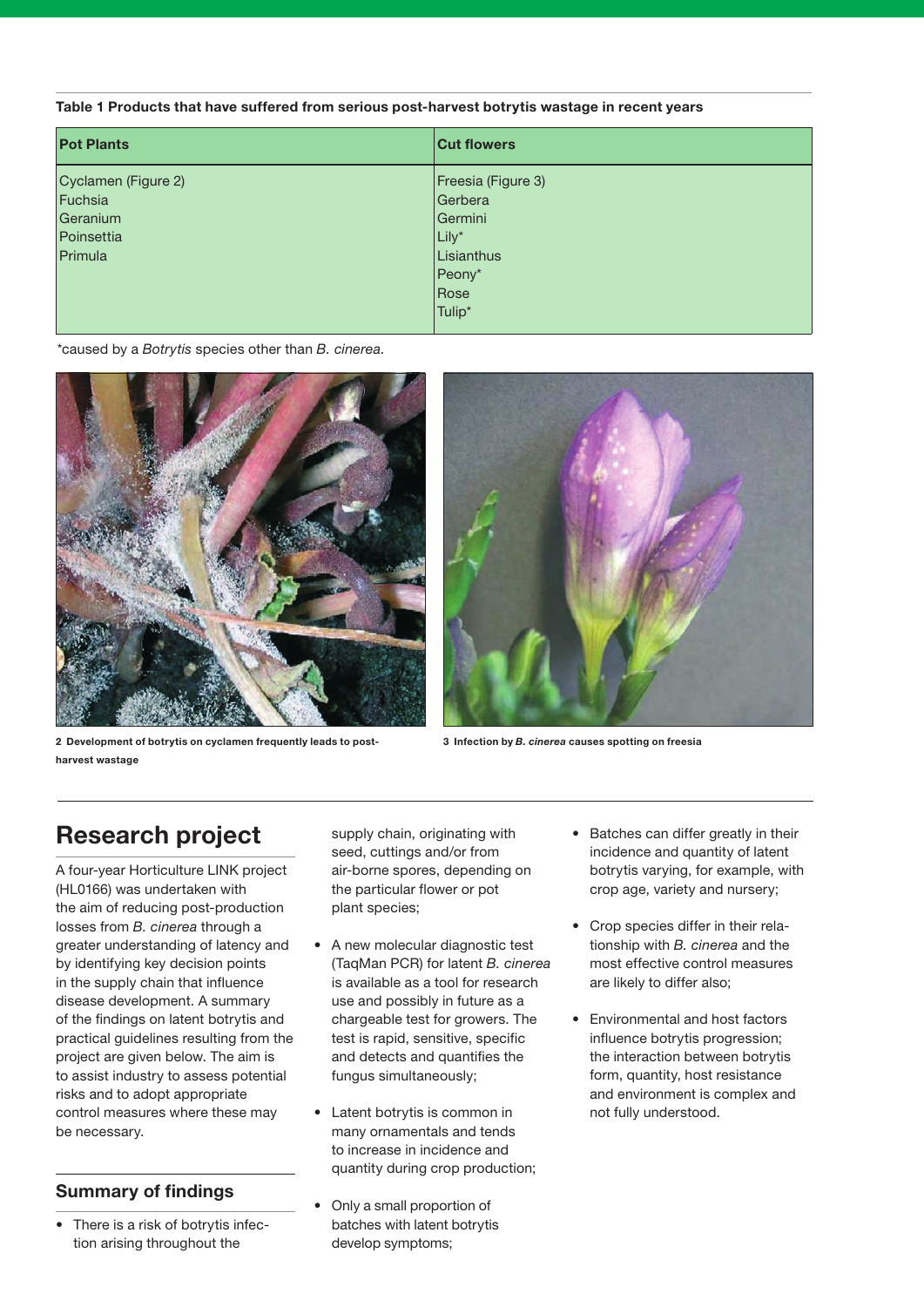## **Where does latent botrytis originate?**

Many cut flowers and pot plants grown under protection in the UK carry symptomless (latent) *B. cinerea.* Spores of the fungus are relatively common in glasshouse air and these may account for the gradual increase with crop age in the proportion of plants in a crop in which latent *B. cinerea* can be detected. Further contamination and infection can accumulate during transport, storage and display from spores in the air. Additionally, symptomless infection may sometimes originate with the planting material, either seeds or cuttings. Latent *B. cinerea* was detected on cyclamen and polyanthus seed and in fuchsia and poinsettia cuttings. A list of ornamental species where seed-borne *B. cinerea* has been recorded is shown in Table 2.

#### **Types of latent botrytis**

#### **Localised**

*B. cinerea* can occur on plant material both externally and internally. Commonly it occurs on the outside of plant tissues as spores (conidia). These may remain viable for days to months, depending on the environmental conditions. Where the spore has not yet germinated and penetrated the plant cell wall, the association is generally termed contamination rather than infection. In the presence of surface moisture for as little as 1 hour (on flowers), or high humidity for 3 or more hours (> 85% if measured above the crop canopy), spores are likely to germinate and may penetrate cell walls. This may result in symptoms such as water-soaked petal spotting on cyclamen or gerbera (Figure 4), or flecking on poinsettia leaves within 24 hours. Where symptoms occur in such a short period of time, they are probably a plant response to the presence of the spore, rather than tissue breakdown due to colonisation by the fungus. If infection occurs but is contained by the plant's own defence mechanisms, there may be no visible symptom (a latent or quiescent infection). It should be noted that the term infection denotes that the fungus is within the plant;

it does not necessarily mean that a plant is showing or will ever show disease symptoms.

#### **Systemic**

In the Horticulture LINK project, systemic infection by *B. cinerea* was recorded in cyclamen, poinsettia and primula. The fungus was detected in roots, stem, leaves and flowers and yet none of the tissues showed symptoms of infection. Often the same strain was present throughout a plant, with different strains in different plants. In a related study on lettuce plants with systemic infection, fungal strands (hyphae) were visible as a sparse network growing in the cortex of roots and stems and throughout leaves of plants, again without visible symptoms. Systemic infection was not detected in gerbera. The significance of symptomless systemic infection by *B. cinerea* in some hosts and not others is unknown. It is not known if such infections have any effect on the development of symptomatic botrytis.

Neither the widespread occurrence of latent *B. cinerea* in ornamentals, nor the existence of systemic symptomless infection in some species, was previously widely recognised. Both of these features could influence the efficacy of current disease control strategies and are likely to be the subject of future research. One immediate conclusion is that it appears that only a small proportion of latent infections by *B. cinerea* become symptomatic, otherwise one would expect to see botrytis symptoms in crops and post-harvest more widely.

**Table 2 Ornamental species where** *Botrytis cinerea* **has been detected on seed and/or cuttings**

| Ageratum          | Matthiola        |
|-------------------|------------------|
| Antirrhinum       | <b>Nicotiana</b> |
| Calendula         | Pelargonium      |
| Chrysanthemum     | Phlox            |
| Cyclamen          | Primula          |
| <b>Dianthus</b>   | Senecio          |
| Gerbera           | Viola            |
| <b>Helianthus</b> | Wallflower       |
| Lobelia           | Zinnia           |
| Lupinus           |                  |
|                   |                  |



**4 Some varieties of gerbera contaminated with botrytis spores develop petal spotting after just 1 hour of flower wetness**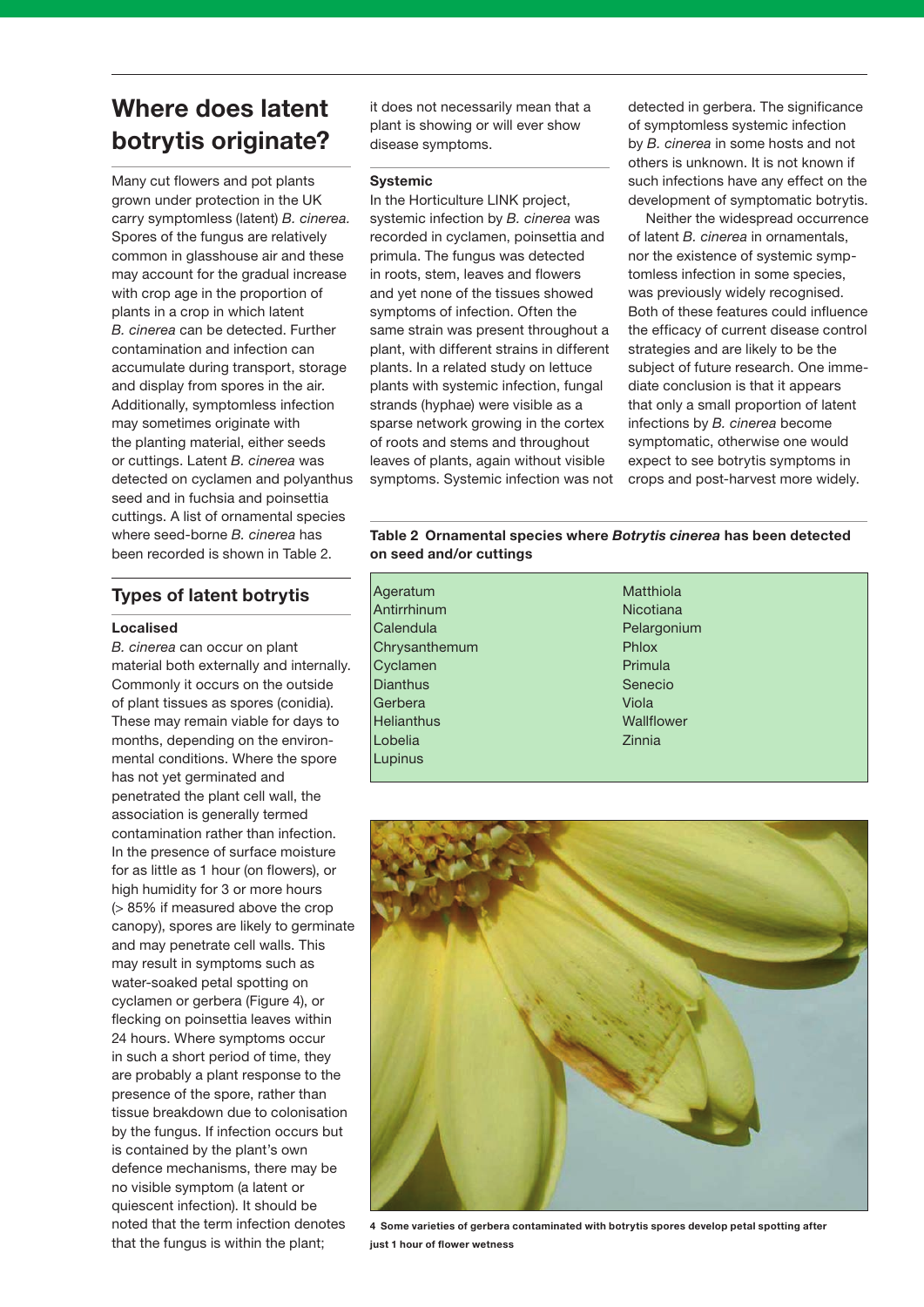#### **Activation of latent infections**

The factors controlling latency are not clear. In green strawberry fruit, high water content in tissues was found to be important in the transition of latent *B. cinerea*

to an aggressive phase. In the Horticulture LINK project on cut flowers and pot plants, the effects of environmental changes (eg increased humidity and surface wetness, temperature shock, watering pot plants prior to sleeving) on the quantity of latent botrytis

in tissues and the development of symptoms, were relatively small and differed between species. The clearest effect was that petal spotting on flowers recently inoculated with *B. cinerea* conidia was greatly influenced by wetness duration (Figures 5 and 6).



**5 Petal spotting and flower damage on cyclamen as a result of botrytis**



**6 Purple lesions on poinsettia following botrytis infection of wet bracts**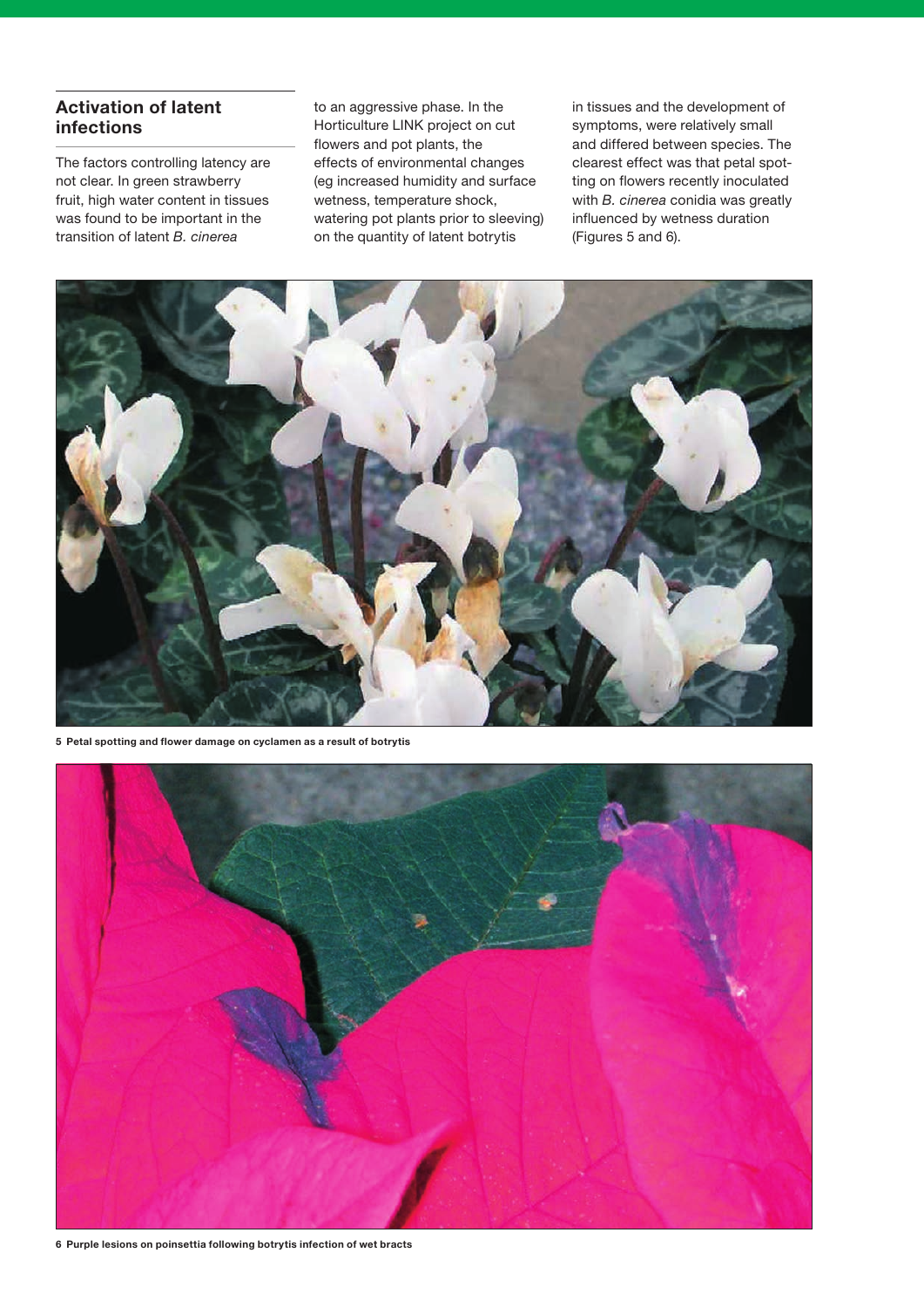### **Pathogen detection**

Several methods are available to detect latent *B. cinerea* in plant

material. At present they are used primarily as research tools, but there is continuing development in this area and they may become available

as chargeable services in the future. Key features of each are summarised in Table 3.

| <b>Feature</b>                                            | <b>Treatment and laboratory</b>                                                                                                            | <b>TaqMan PCR**</b>                                                                                 | Lateral flow device (LFD)***                                                                                 |  |
|-----------------------------------------------------------|--------------------------------------------------------------------------------------------------------------------------------------------|-----------------------------------------------------------------------------------------------------|--------------------------------------------------------------------------------------------------------------|--|
|                                                           | incubation*                                                                                                                                |                                                                                                     |                                                                                                              |  |
| Test duration                                             | $5-14$ days                                                                                                                                | $1-2$ days                                                                                          | 10 minutes                                                                                                   |  |
| Output                                                    | Proportion of sample with<br>viable botrytis<br>(eg % leaves affected)                                                                     | Quantity of B. cinerea DNA                                                                          | Presence or absence of<br>botrytis                                                                           |  |
| Location of<br>test                                       | Laboratory                                                                                                                                 | Laboratory or on-site                                                                               | On-site                                                                                                      |  |
| Amount of<br>tissue tested                                | Leaf disc, whole leaf or<br>flower petal                                                                                                   | Large amounts are ground<br>and a sub-sample of 0.1 g<br>is processed                               | Leaf disc, whole leaf or<br>flower petal                                                                     |  |
| Specificity                                               | All Botrytis species                                                                                                                       | B. cinerea (current test)                                                                           | All/most Botrytis species                                                                                    |  |
| Potential<br>problems                                     | Underestimates infection due<br>to suppression by other fungi.<br>Limited quantification.<br>Diagnostician required                        | Detects non-viable B, cinerea                                                                       | Interference by some<br>tissues (eg flowers). Limited<br>quantification. Ungerminated<br>spores not detected |  |
| Sensitivity                                               | Medium                                                                                                                                     | Very high                                                                                           | Medium                                                                                                       |  |
| Approx. time<br>(h) to process<br>40 samples              | 1.5                                                                                                                                        | 3.0                                                                                                 | 1.0                                                                                                          |  |
| Approx. cost<br>of consum-<br>ables (£) per<br>40 samples | £1                                                                                                                                         | £200                                                                                                | £200                                                                                                         |  |
| Advantages                                                | 1 Use with surface sterilisation<br>to discriminate internal and<br>external botrytis<br>2 Large tissues (eg flower<br>buds) can be tested | 1 Very sensitive<br>2 Quantitative                                                                  | 1 Very quick<br>2 No specialist training<br>required                                                         |  |
| Key uses                                                  | Research tool                                                                                                                              | Research tool.<br>Can be used to check whether<br>B. cinerea is associated with<br>unusual symptoms | A quick on-site test to check a<br>symptom for the presence of<br>botrytis                                   |  |
| <b>Current status</b><br>of test                          | Available as research tool<br>(eg from ADAS)                                                                                               | Available as a research and<br>diagnostic tool via Fera                                             | Under development in UK.<br>Available in USA for testing<br>grape juice                                      |  |

#### **Table 3 Comparison of the features of different tests for latent botrytis**

\* Tissue is killed by treatment with paraquat or by freezing and thawing, and then incubated at high relative humidity to encourage growth and sporulation of any *B. cinerea* on or within the tissue.

\*\* DNA is extracted from the plant tissue and

*B. cinerea* is detected and quantified using a polymerase chain reaction (PCR) test that detects a fragment of DNA unique to the fungus.

\*\*\* A monoclonal antibody within the LFD detects a specific enzyme secreted by species of *Botrytis.*  An LFD test for symptomatic botrytis is now available from ForeSite Diagnostics; a test for latent botrytis is in development.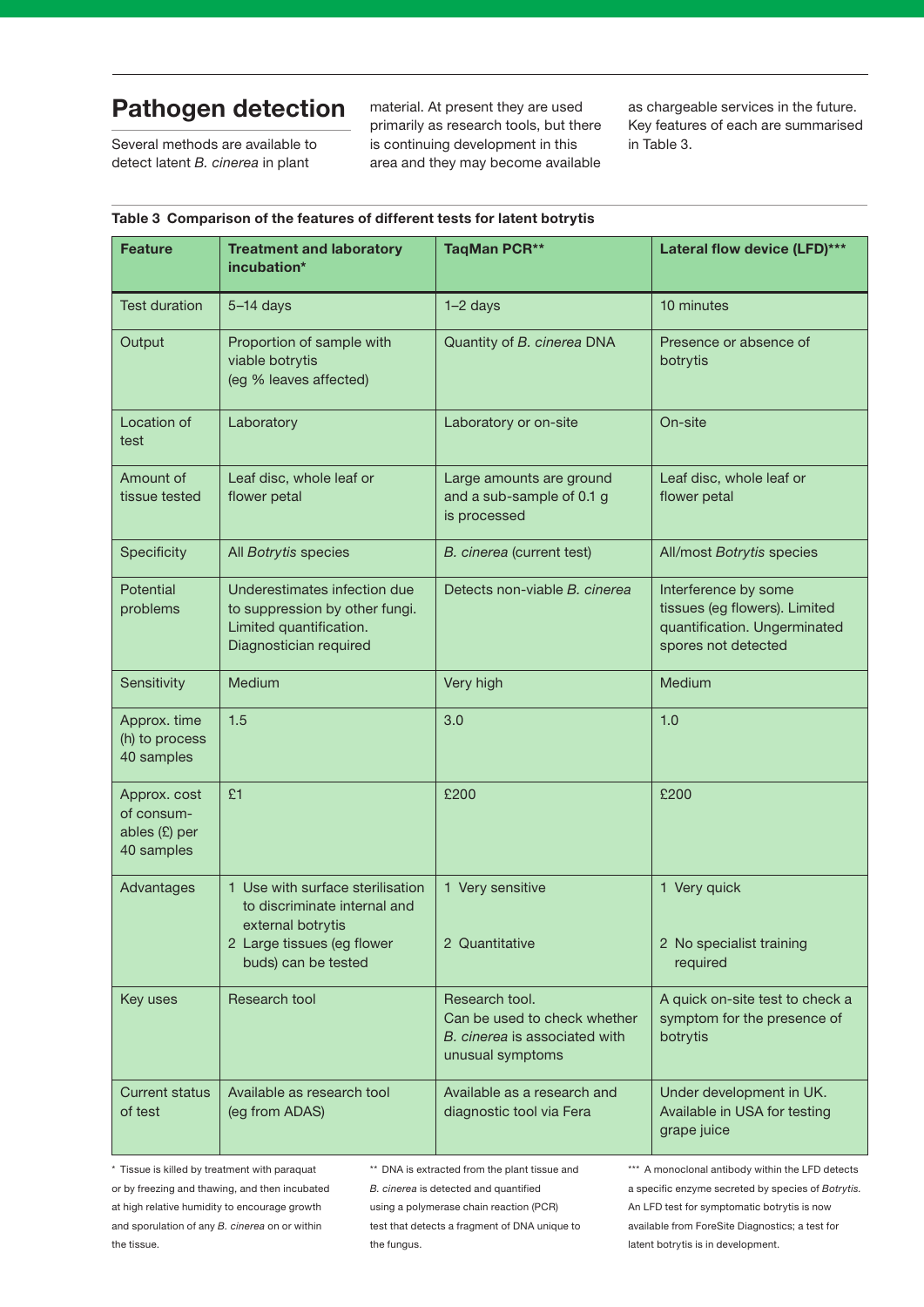## **Assessing risks**

A generalised check-list to help assess the risk of both visible and latent botrytis, during crop production and post-harvest is proposed (Table 4). Crops on a nursery and product received at a packhouse can be assessed for latent botrytis risk by scoring them using relevant categories, for example, on a 0–3 scale where 0=low risk and 3=high risk. Crops or products with a high score are more at risk of developing symptomatic botrytis along the

supply chain. When five commercial cyclamen crops were assessed using this system, the rank order of crops closely matched that determined by quantification of latent botrytis within leaves using the TaqMan PCR test (Table 5 – overleaf).

#### **Table 4 A check-list to assess the risk of infection by** *B***.** *cinerea* **occurring during production of greenhouse crops of cut flowers and pot plants, and post-harvest**

| Factor                                                       | Low risk                                                   | <b>High Risk</b>                                                                                                                                                                                                        |  |  |  |
|--------------------------------------------------------------|------------------------------------------------------------|-------------------------------------------------------------------------------------------------------------------------------------------------------------------------------------------------------------------------|--|--|--|
| <b>Nursery</b>                                               |                                                            |                                                                                                                                                                                                                         |  |  |  |
| Glasshouse<br>structure                                      | Well heated, good air movement,<br>good light              | Unheated or poorly heated; little air movement; low light                                                                                                                                                               |  |  |  |
| Crop cultivation                                             | 'Hard' growth                                              | 'Soft' growth                                                                                                                                                                                                           |  |  |  |
|                                                              | Crops grown in good light                                  | Crops grown over winter under low light                                                                                                                                                                                 |  |  |  |
| <b>Host crop</b>                                             |                                                            |                                                                                                                                                                                                                         |  |  |  |
| Crop species                                                 | Many foliage plants                                        | Cyclamen, exacum, freesia, fuchsia, geranium, gerbera,<br>lily, lisianthus, poinsettia, primula, rose                                                                                                                   |  |  |  |
| Variety                                                      |                                                            | Some poinsettia, cyclamen and gerbera varieties                                                                                                                                                                         |  |  |  |
| Growth stage                                                 | Active growth, no senescent tissue,<br>not flowering       | Young plant (seedling/cutting), flowering plant, mature<br>plant                                                                                                                                                        |  |  |  |
| Tissue damage                                                | No visible damage. Crop well spaced,<br>handled and packed | Stock plants immediately after taking cuttings,<br>or pinching (eg poinsettia)<br>Cuttings during rooting (eg fuchsia)<br>Senescent leaves present<br>Mechanical damage during potting and spacing<br>Spacing too tight |  |  |  |
| <b>Crop production</b>                                       |                                                            |                                                                                                                                                                                                                         |  |  |  |
| Evidence of<br>botrytis during<br>crop production            | No visible botrytis in crop                                | Botrytis visible on plants, senescent tissue or debris                                                                                                                                                                  |  |  |  |
| Occurrence of<br>other problems<br>during crop<br>production | Healthy crop                                               | Root rot, nutritional problem (eg calcium scorch),<br>senescent tissue                                                                                                                                                  |  |  |  |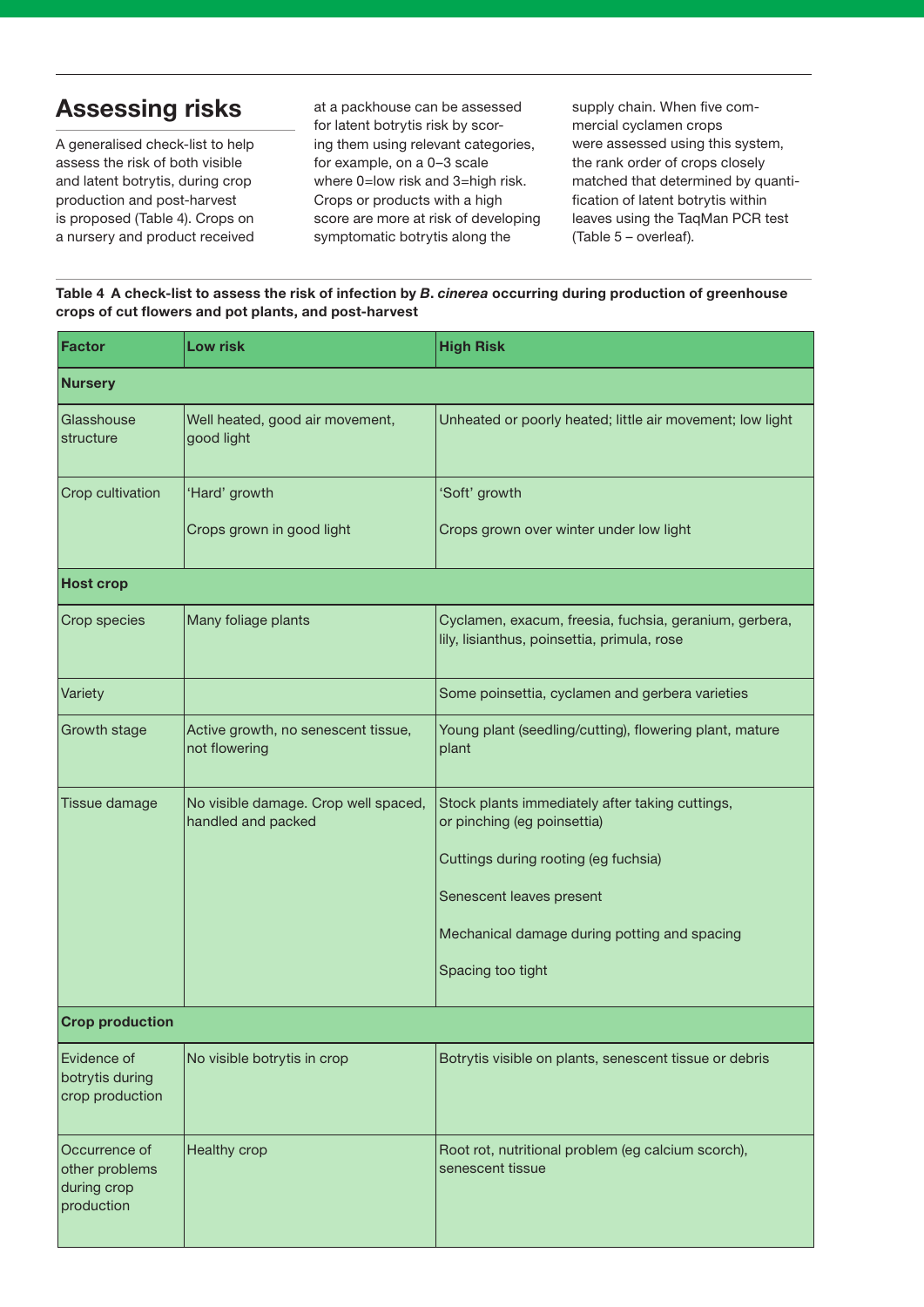| <b>Factor</b>                    | <b>Low risk</b>                                                        | <b>High Risk</b>                                                                                    |  |  |  |
|----------------------------------|------------------------------------------------------------------------|-----------------------------------------------------------------------------------------------------|--|--|--|
| <b>Crop production continued</b> |                                                                        |                                                                                                     |  |  |  |
| <b>Harvest</b>                   | Crop sold immediately at correct<br>growth stage                       | Crop 'held' in production house, or cold-store                                                      |  |  |  |
| <b>Botrytis</b>                  |                                                                        |                                                                                                     |  |  |  |
| Inoculum in air                  | No sporulating botrytis on crops or<br>debris in or close to the house | Sporulating botrytis on crops or debris in or close to<br>the house                                 |  |  |  |
| Seed-borne                       | Not seed-borne, or seed treated<br>against botrytis                    | Seed-borne<br>(see Table 1 for at-risk species)                                                     |  |  |  |
| Cutting-borne                    | Stock plants grown in high-health<br>quarantine conditions             | Infected stock plants (eg fuchsia, poinsettia)                                                      |  |  |  |
| <b>Environment</b>               |                                                                        |                                                                                                     |  |  |  |
| Humidity                         | No condensation                                                        | Risk of condensation occurring                                                                      |  |  |  |
|                                  | High VPD $(>1.0 h Pa)$                                                 | Low VPD                                                                                             |  |  |  |
|                                  | Low RH (<85% above canopy)                                             | High RH (>85% above canopy)                                                                         |  |  |  |
|                                  | <b>Forced ventilation</b>                                              | Poor air movement                                                                                   |  |  |  |
| Surface wetness                  | None                                                                   | More than 1 h (especially on flowers)                                                               |  |  |  |
| Temperature                      | No rapid temperature changes                                           | Rapid changes resulting in condensation                                                             |  |  |  |
|                                  |                                                                        | Temperature of 15-22°C (and light) for high conidial<br>production by B. cinerea                    |  |  |  |
| Fungicide                        | Programme of effective fungicides at<br>key timings in crop production | No effective botrytis fungicide treatments used during<br>crop production                           |  |  |  |
| <b>Post-harvest</b>              |                                                                        |                                                                                                     |  |  |  |
| Humidity                         | Low RH                                                                 | Risk of flower spotting at high RH, or petal wetness<br>>1h; risk of leaf infection if high RH >3 h |  |  |  |
|                                  | No condensation                                                        |                                                                                                     |  |  |  |
|                                  | No rapid temperature changes                                           |                                                                                                     |  |  |  |
| Temperature                      | Less botrytis spotting if product is<br>stored cool                    | Risk of poinsettia bract rot with a temperature shock                                               |  |  |  |
|                                  |                                                                        | More gerbera flower spotting at warm temperature<br>if the RH is high                               |  |  |  |
| Storage                          | Product processed and dispatched<br>quickly                            | Product 'held' in store                                                                             |  |  |  |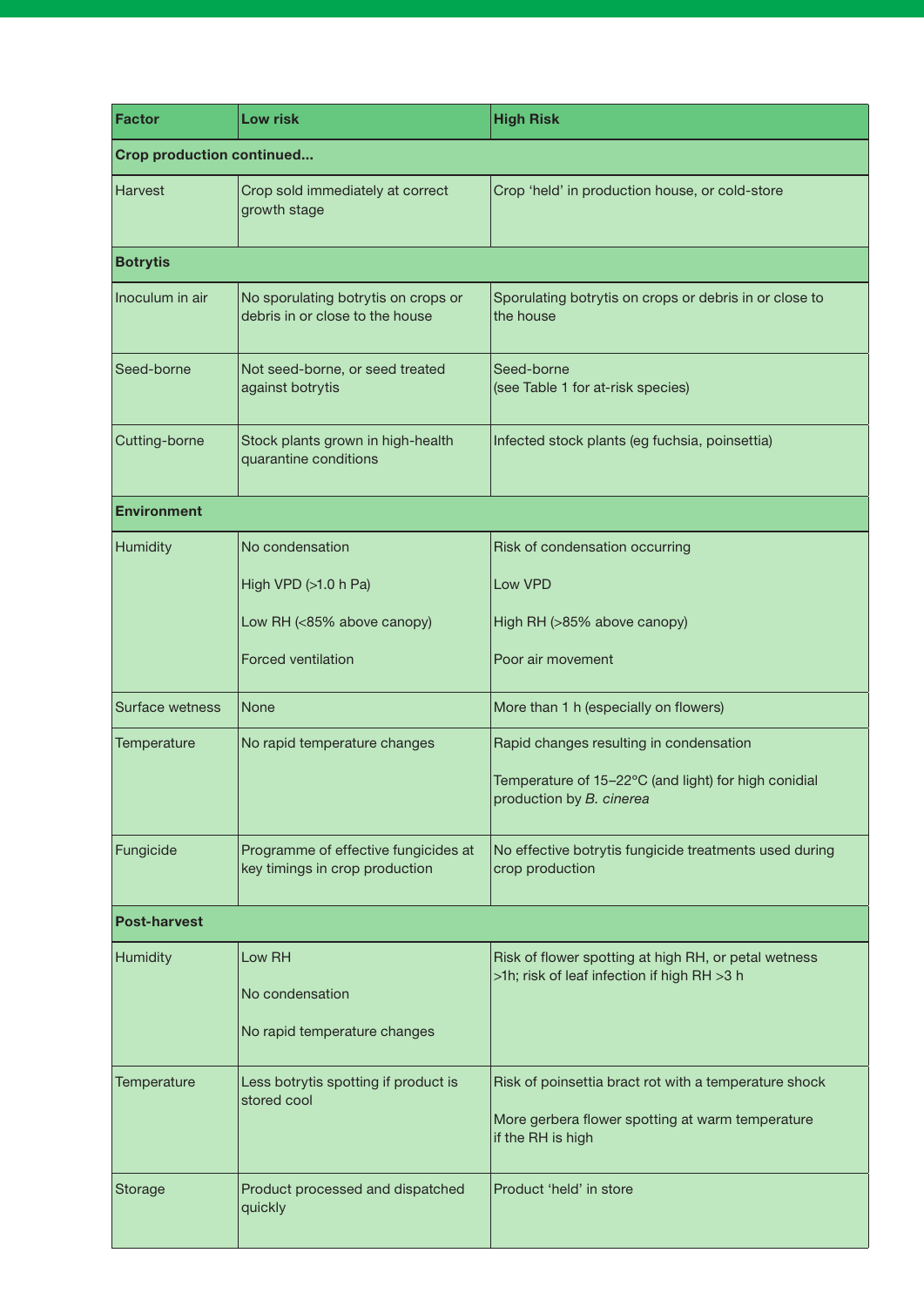**Table 5 Assessment of post-harvest botrytis risk in five cyclamen crops according to crop production factors and quantification of latent** *B. cinerea* **in leaves from these crops**

| Risk assessment based on crop production factors* | <b>Nursery</b> |                |                |                |                |
|---------------------------------------------------|----------------|----------------|----------------|----------------|----------------|
|                                                   | A              | B              | C              | D              | Е              |
| Use of botrytis fungicides                        | 0              | 3              |                | $\Omega$       |                |
| Botrytis visible at dispatch                      | $\overline{c}$ | $\overline{2}$ | 3              | $\Omega$       | 1              |
| Other disease in crop                             | 1              | $\Omega$       | $\overline{c}$ | $\Omega$       | $\overline{c}$ |
| Structure (glasshouse or tunnel)                  | 0              | $\overline{2}$ | $\Omega$       | 0              | $\Omega$       |
| Location of crop (bench or floor)                 | $\overline{2}$ | $\overline{2}$ | $\overline{2}$ | $\Omega$       | $\overline{0}$ |
| <b>Cropping density</b>                           | $\Omega$       | 3              | $\Omega$       | 1              | 1              |
| <b>Heating system</b>                             | $\overline{2}$ | $\overline{2}$ | $\Omega$       | 0              | $\Omega$       |
| Minimum temperature used                          | 0              | $\overline{2}$ | 1              | $\Omega$       | $\overline{0}$ |
| Air circulation fans used                         | $\Omega$       | $\overline{2}$ | $\Omega$       | $\overline{2}$ | $\overline{0}$ |
| <b>Total risk score</b>                           | 7              | 18             | 9              | 3              | 5              |
| Rank order (1=least risk, 5=highest risk)         | 3              | 5              | $\overline{4}$ | Ħ              | 2              |

| <b>Quantification of latent botrytis</b>  | <b>Nursery</b> |      |     |     |      |
|-------------------------------------------|----------------|------|-----|-----|------|
|                                           | IA.            | B    | C   | D   | Е    |
| Mean quantity of latent B. cinerea (ng/g) | 6.9            | 38.9 | 4.1 | 0.3 | 0.35 |
| Rank order (1=least risk, 5=highest risk) | 4              | 5    | 3   |     |      |

\*Each factor assessed on a 0–3 scale, \*Each factor assessed<br>0=low risk, 3=high risk.

### **Control of botrytis**

The sudden development of visible botrytis symptoms after harvest may result from 1) recent infection by spores on the plant surface; 2) the re-activation of latent infections; or 3) the aggressive growth of previously symptomless systemic infection. Recommendations to prevent botrytis are generally based on avoiding the conditions favouring germination and infection by *B. cinerea* spores (Figure 7). While this will help towards reducing the

risk of symptomatic botrytis developing, it is unlikely to prevent all botrytis outbreaks. More reliable control is likely to be achieved if the occurrence of latent infections is also minimised (see opposite).

At present, conditions that favour aggressive development of symptomless systemic or localised infections of *B. cinerea* are poorly understood. Further improved control of latent botrytis may become possible if these are better understood in any future work.

For a summary of environmental

factors investigated in this project and their effect on development of latent botrytis in some cut flowers and pot plants, refer to Table 6 (overleaf).

The effect of fungicides on latent botrytis was not investigated in this project. Work elsewhere indicates fungicides may differ in their effectiveness against latent botrytis. Fungicides with systemic or translaminar activity are more likely to control latent infections than fungicides which act primarily by preventing spore germination on the leaf surface.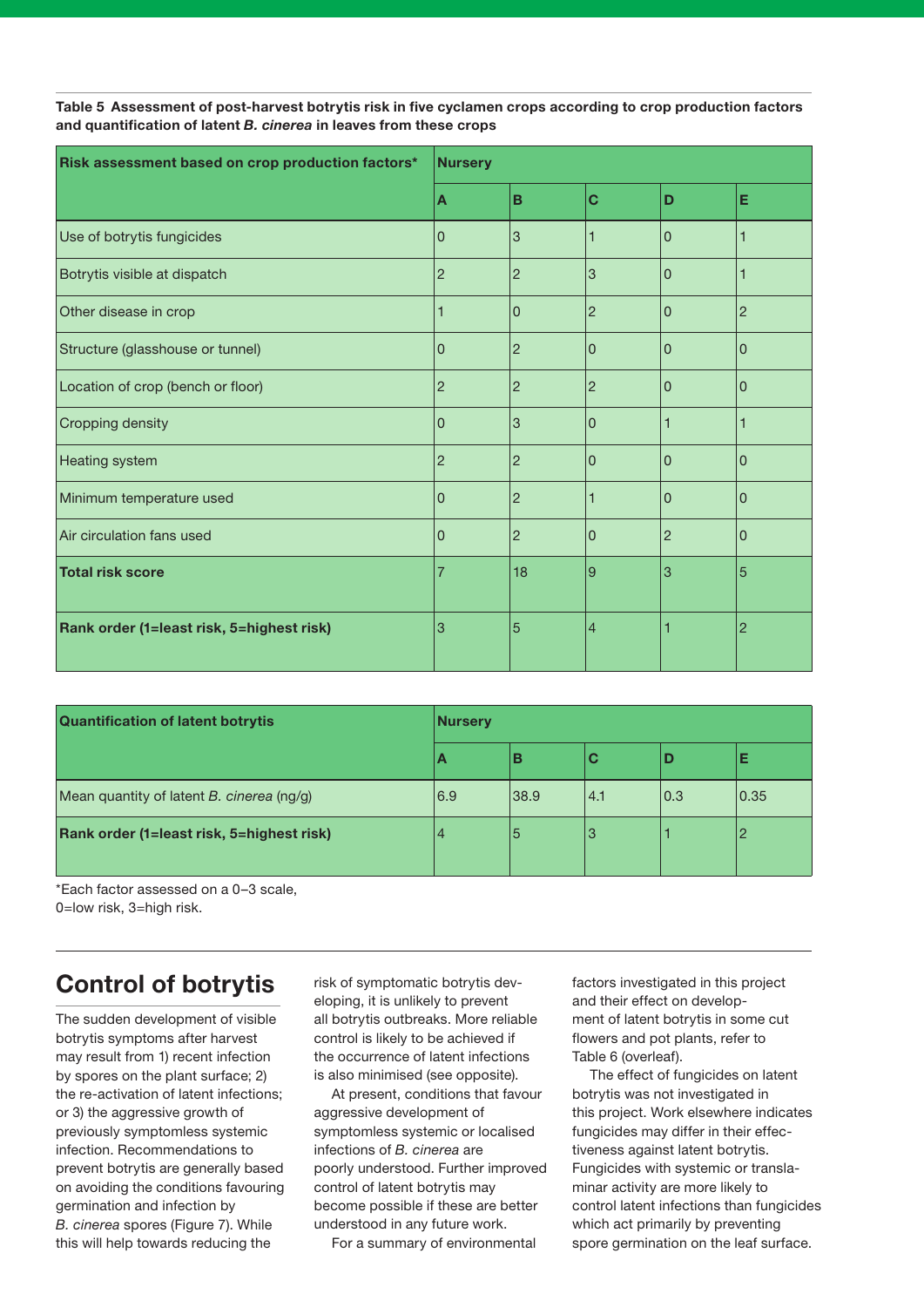#### **Minimising occurrence of latent botrytis**

To minimise the accumulation of latent and visible botrytis during crop production and post-harvest, refer to the 'low risk' column in Table 3. Key recommendations, supported by results from HortLINK project HL0166 are:

- Use appropriate heating, ventilation and air movement to prevent condensation on plants during production of glasshouse ornamental crops.
- Prevent condensation on harvested product especially cut flowers by careful control of humidity (eg by dehumidification) during cooling, storage and transport.
- Promptly remove plants or product with symptomatic botrytis. There is some evidence that strains of *B. cinerea* sporulating on a host are more important as sources of further infection than strains from outside a glasshouse or from other crop species.
- For ornamental species that harbour long-term systemic infections (eg cyclamen, primula – Figure 8), control measures are required throughout the production cycle and should include seed as a possible infection source. See HDC Factsheets 23/02, 24/02 and 25/02 (see Further information).
- For ornamental cut flower species without long-term systemic infection (eg gerbera), control measures should be concentrated close to harvest and post-harvest.



**7 A low relative humidity reduces the risk of botrytis leaf and stem rot in fuchsia**



**8 Control measures for botrytis on primula are required throughout the production cycle and should include seed as a possible infection source**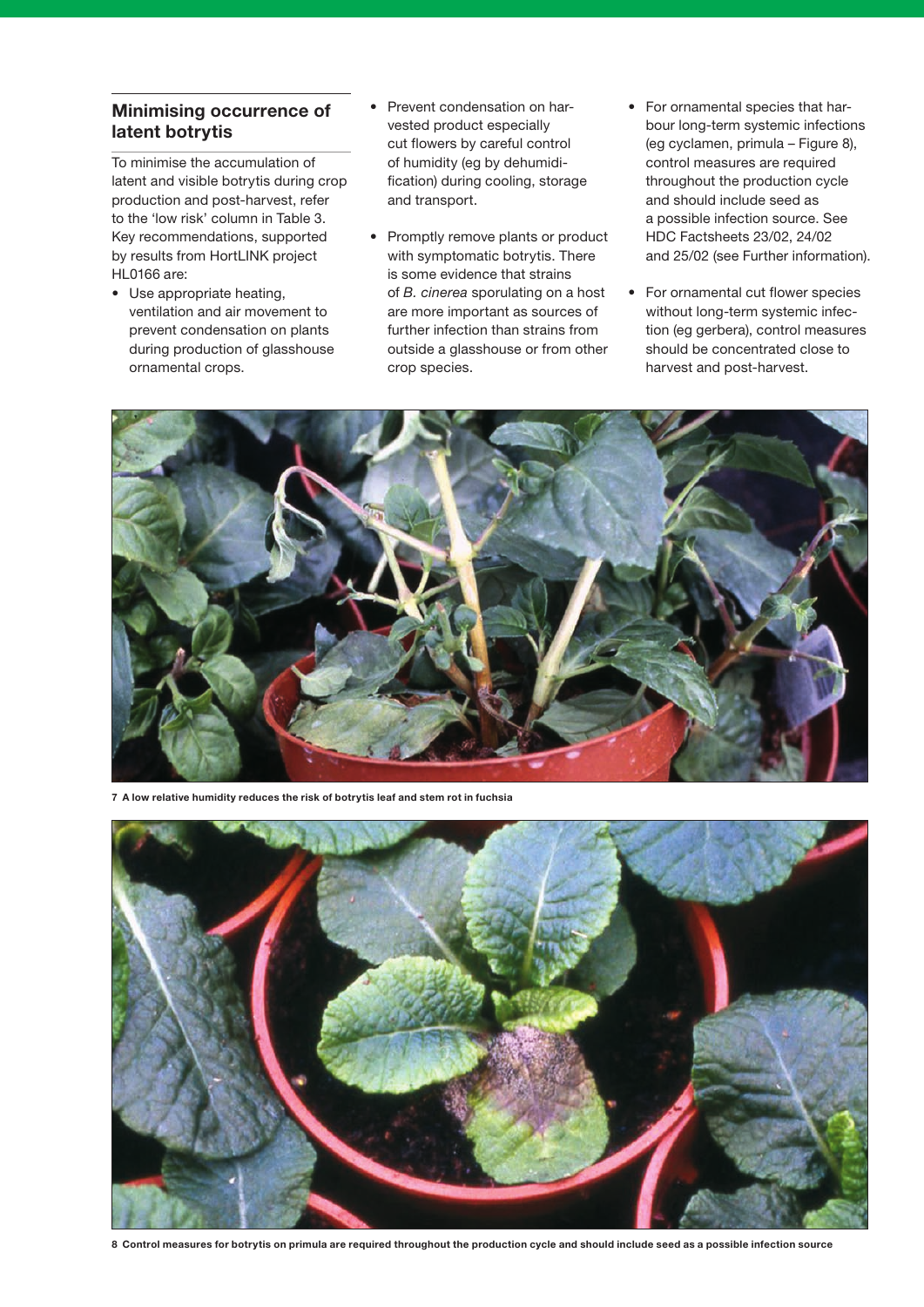**Table 6 Summary of factors investigated and their effect on development of latent botrytis in some pot plants and cut flowers**

| <b>Crop and factor</b> | Detail*                                                                                                                                                                                                  |
|------------------------|----------------------------------------------------------------------------------------------------------------------------------------------------------------------------------------------------------|
| <b>Cyclamen</b>        |                                                                                                                                                                                                          |
| <b>High humidity</b>   | On inoculated plants, increased petal rot (100% vs 60% RH for 40 hours);<br>no effect on leaf rot (80% and 100% RH for 5 days)                                                                           |
| Temperature            | On inoculated plants, no significant effect on symptoms (5, 10, 15°C for 5 days)                                                                                                                         |
|                        | A temperature drop increased quantity of latent botrytis in cyclamen leaves                                                                                                                              |
| <b>Nursery</b>         | Levels of cyclamen leaf rot and petal spot differed between nurseries                                                                                                                                    |
| <b>Fuchsia</b>         |                                                                                                                                                                                                          |
| Wetness and cold shock | Greater leaf botrytis incidence from wetness (24 h) combined with cold shock ( $4^{\circ}$ C),<br>than wetness alone                                                                                     |
| Transport              | No effect of leaf wetness (72 hours), or cold shock (2-4°C), or refrigerated transport<br>of cuttings from Portugal to UK, on leaf and stem botrytis on plants, or latent botrytis<br>quantity in leaves |
| <b>Poinsettia</b>      |                                                                                                                                                                                                          |
| <b>High humidity</b>   | No clear effect on bract lesions                                                                                                                                                                         |
| Temperature            | Bract lesions more severe after temperature shock at 15/5°C than at constant 15°C                                                                                                                        |
|                        | Greater botrytis 7 weeks after a temperature shock (5°C for 40 h) than at a constant<br>temperature                                                                                                      |
| Gerbera                |                                                                                                                                                                                                          |
| <b>High humidity</b>   | Petal spotting greater at high RH (c. 100%) than low (50%)                                                                                                                                               |
| Temperature            | Petal spotting greater at 18°C than 4°C                                                                                                                                                                  |
| Wetness                | Petal spotting on inoculated flowers increased with wetness; only 1 h wetness or less<br>is safe on a susceptible variety                                                                                |

\*Plants uninoculated with *B. cinerea* except where indicated.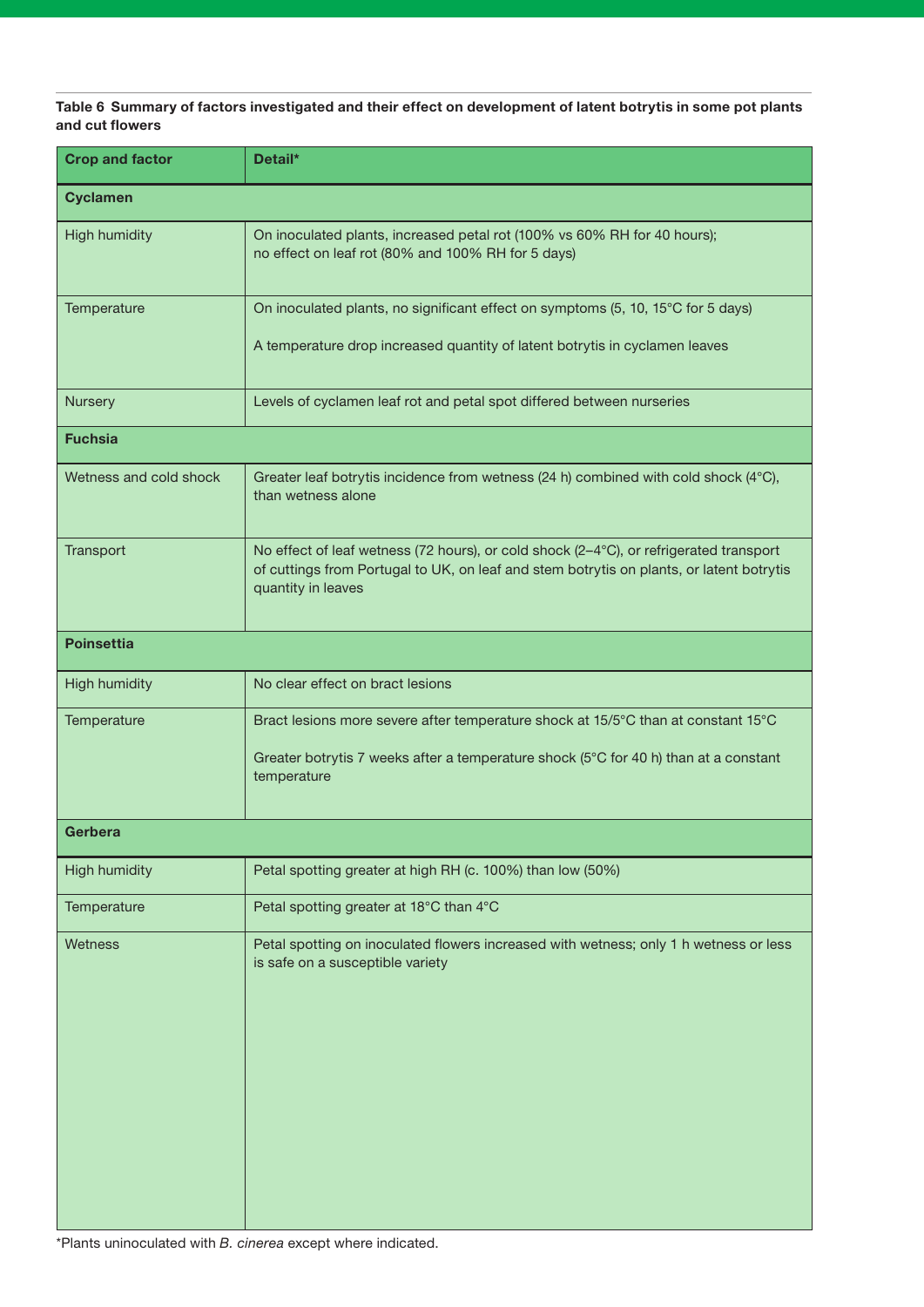### **Further information**

*Other useful publications*

- • Control of grey mould *(Botrytis cinerea*) in container-grown ornamentals: unheated greenhouse crops. HDC Factsheet 23/02.
- • Control of grey mould *(Botrytis cinerea*) in container-grown ornamentals: heated glasshouse crops. HDC Factsheet 24/02.
- • Controlling humidity to minimise the incidence of grey mould (*Botrytis cinerea*) in container-grown ornamentals: heated glasshouse

crops. HDC Factsheet 25/02.

- • Use of chemical disinfectants in protected ornamental production. HDC Factsheet 15/05.
- Guidelines for the post-harvest handling of summer cut flowers and cut foliage. HDC Factsheet 02/06.
- Guidelines for post-harvest handling of cut lilies. HDC Factsheet 03/06.
- • Guidelines for the post-harvest handling of cut tulips. HDC Factsheet 04/06.
- Guidelines on nursery hygiene for outdoor and protected ornamental crops. HDC Factsheet 10/07.
- HDC Project PC 234 examined factors affecting the quality of bedding plants during transport and distribution and included the monitoring of disease development including botrytis.
- Air movement in glasshouses a grower's guide. HDC booklet. 2008.

# **Acknowledgements**

Information presented here was derived in part from research undertaken in Horticulture LINK project HL0166. The project involved collaboration between ADAS, the Food and Environment Research Agency (Fera), the University of Reading, Marks and Spencer plc, Flower Plus Ltd, Carlton Lodge Nurseries Ltd, Double H Nurseries

Ltd, J.A. Needham Ltd and Bordon Hill Nurseries Ltd. Industry support was matched by Defra through the Horticulture LINK programme.